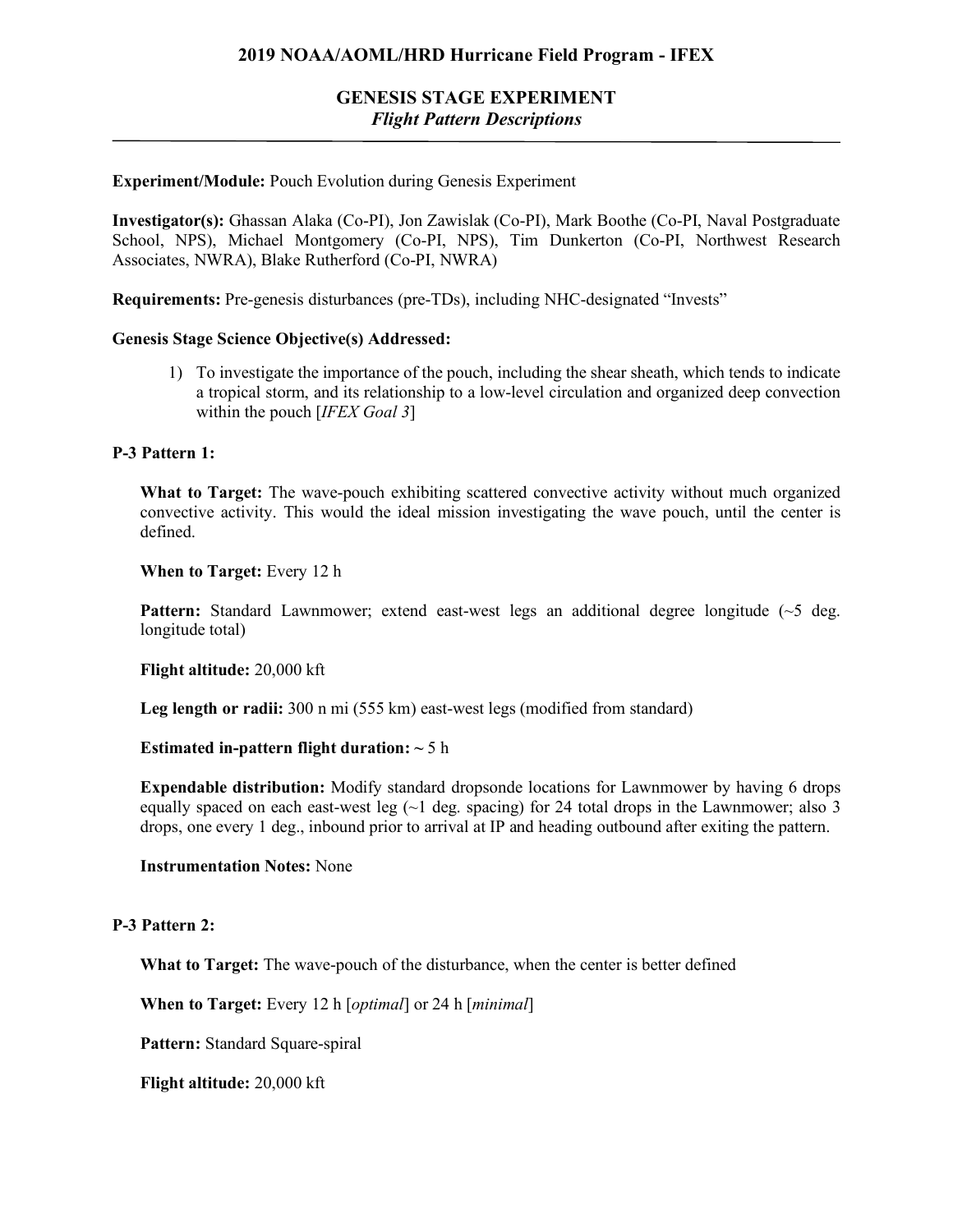# **GENESIS STAGE EXPERIMENT** *Flight Pattern Descriptions*

## **Leg length or radii:** N/A

## **Estimated in-pattern flight duration:**  $\sim$  5 h 50 min

**Expendable distribution:** Modify standard dropsonde locations for the Square-spiral by having a dropsonde at  $\sim$ 1 deg. spacing, for 26 total drops in square-spiral; also 3 drops, one every 1 deg., prior to arrival at IP and after exiting the pattern.

**Instrumentation Notes:** None

## **G-IV Pattern 1:**

**What to Target:** The wave-pouch exhibiting scattered convective activity without much organized convective activity. This would the ideal mission investigating the wave pouch, until the center is defined.

**When to Target:** Every 12 h [*optimal*] or 24 h [*minimal*]

**Pattern:** Standard Lawnmower; extend east-west legs an additional degree longitude (~5 deg. longitude total)

**Flight altitude:** 40–45 kft

**Leg length or radii:** 300 n mi (555 km) east-west legs (modified from standard)

**Estimated in-pattern flight duration: ~** 3 h

**Expendable distribution:** Modify standard dropsonde locations for Lawnmower by having 6 drops equally spaced on each east-west leg  $(\sim 1$  deg. spacing) for 24 total drops in the Lawnmower; also 3 drops, one every 1 deg., inbound prior to arrival at IP and heading outbound after exiting the pattern.

**Instrumentation Notes:** None

#### **G-IV Pattern 2:**

**What to Target:** The wave-pouch of the disturbance, when the center is better defined

**When to Target:** Every 12 h [*optimal*] or 24 h [*minimal*]

**Pattern:** Standard Square-spiral

**Flight altitude:** 40–45 kft

**Leg length or radii:** N/A

**Estimated in-pattern flight duration:**  $\sim$  3 h 20 min